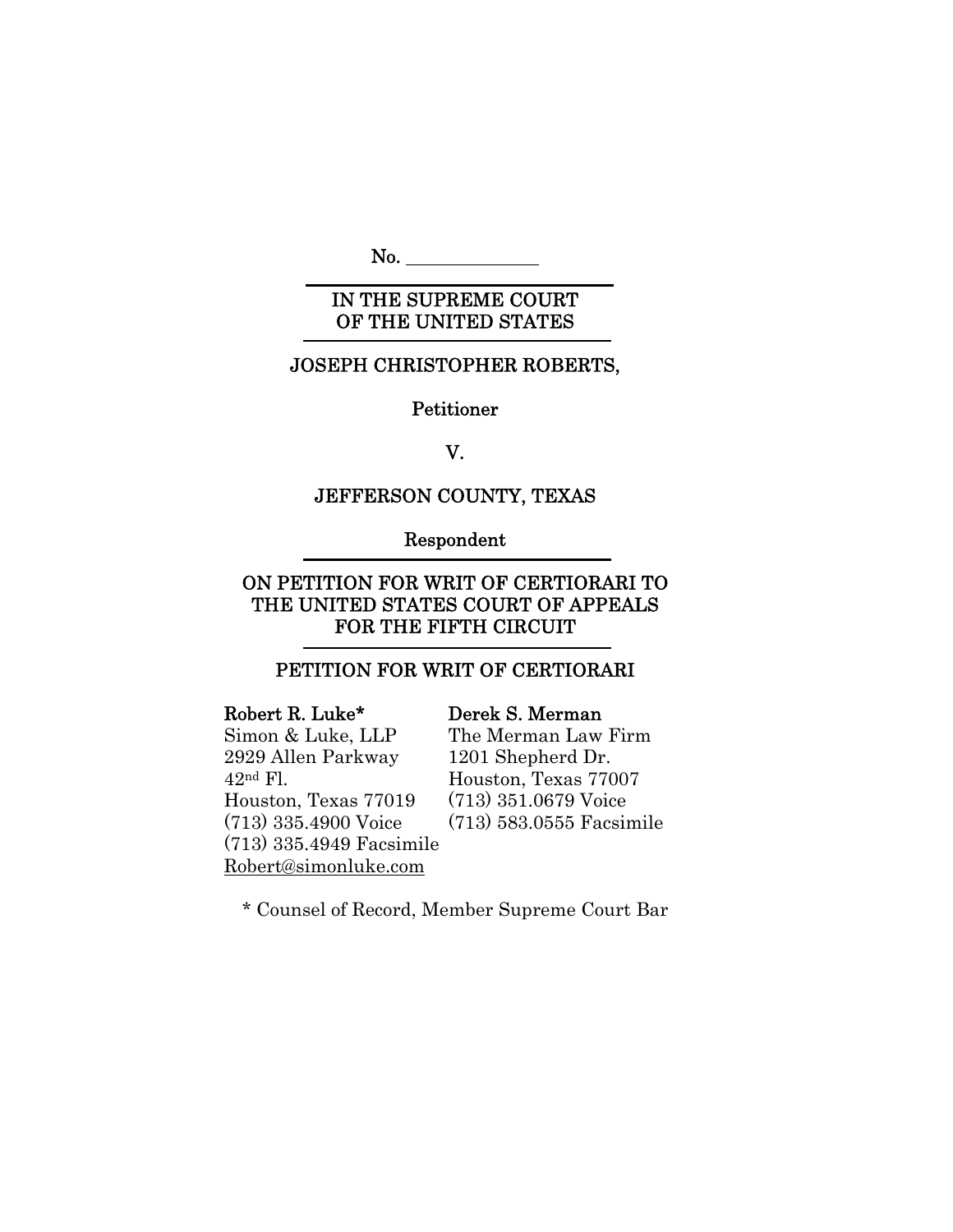#### QUESTIONS PRESENTED

Does a showing of a pervasive practice of abuse by subordinates impute constructive knowledge on a policy maker in a Section 1983 case? And, if so, what proof is required to raise a fact issue regarding the existence of a pervasive practice of abuse?

Joseph Roberts was assaulted twice by two different corrections officers while a dozen other officers watched and celebrated the assaults. Joseph Roberts presented the testimony of two former Jefferson County jailors, and a renowned expert who all testified that assaults like the ones on Mr. Roberts were commonplace at the jail. He also presented a video of the assaults that show a dozen officers watching the assaults and two officers (including the supervisor on duty at the jail) highfiving each other after the assaults.

The trial court held at the summary judgment stage that this evidence was not sufficient to allow the case to proceed to a jury against the county. The Court of Appeals confirmed this ruling, stating that Plaintiff did not come forward with historical evidence of a custom and practice of excessive force so as to impute knowledge on the policy maker. Petitioner believes these rulings are contrary to this Court's holdings in Monell v. New York City Dep't of Soc. Servs., Praprotnik, Scott v. Harris, and represents a departure by the Fifth Circuit from the holdings in the other Circuits.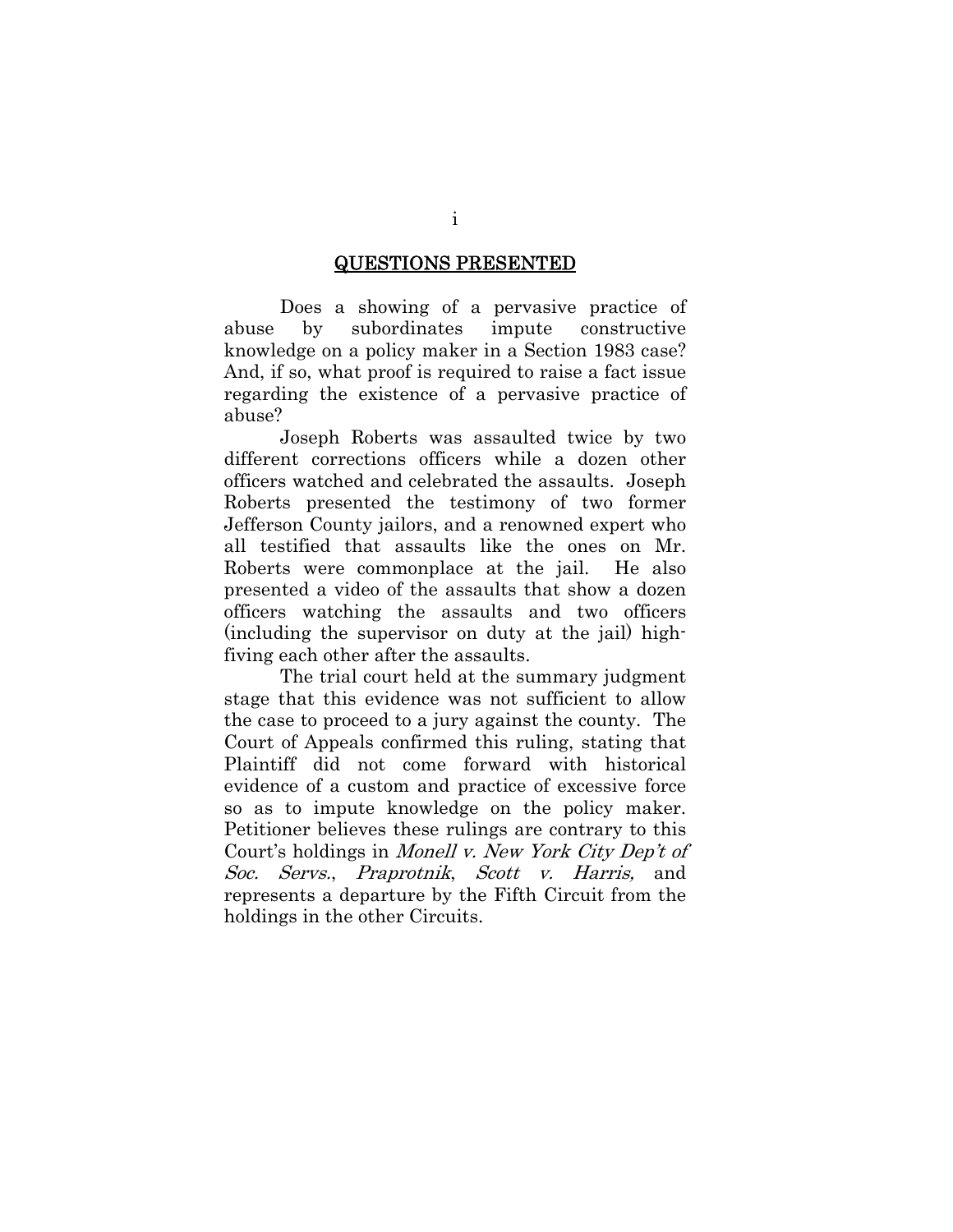# LIST OF PARTIES

- 1) Joseph Christopher Roberts, Petitioner; and
- 2) Jefferson County, Texas, Respondent.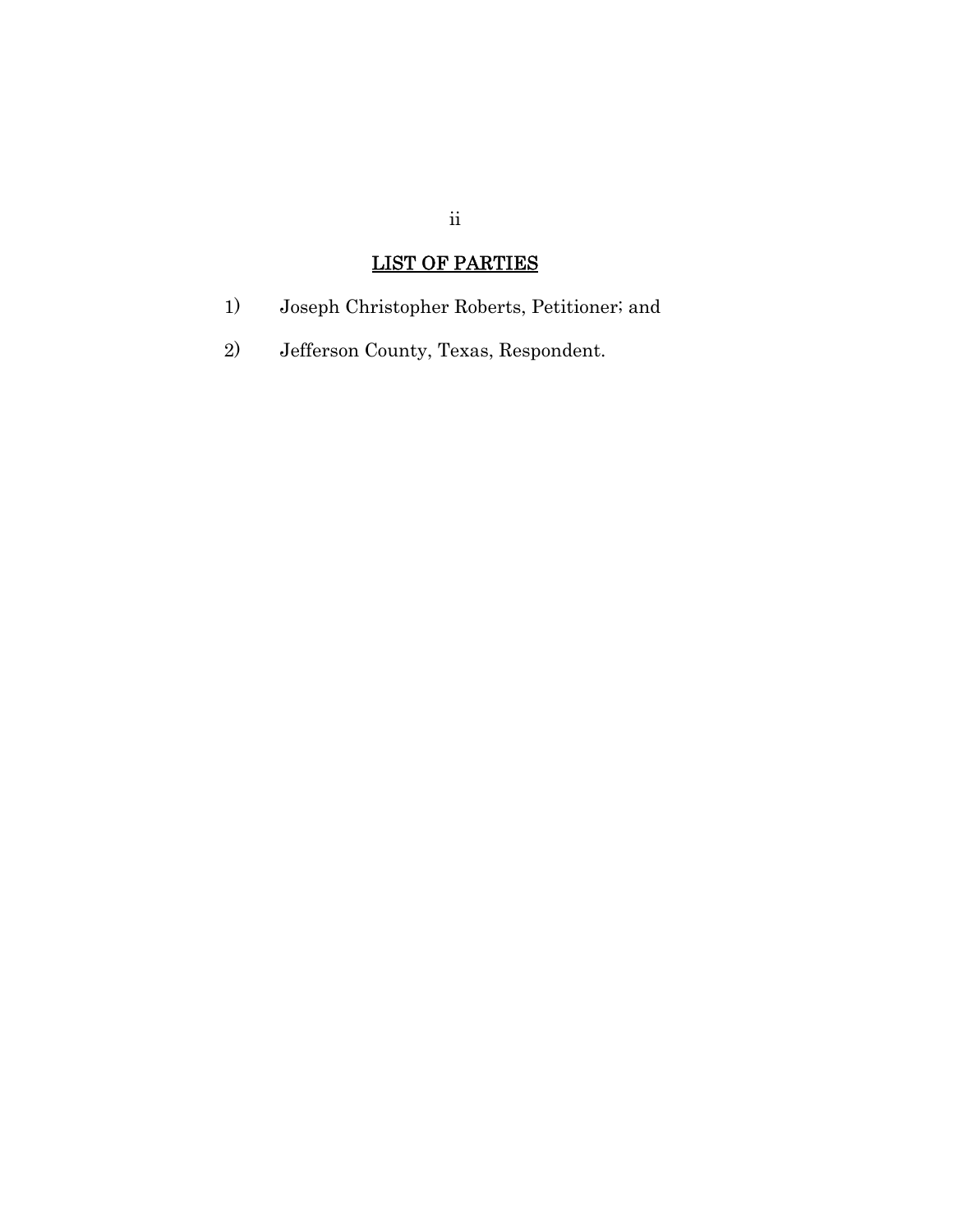# TABLE OF CONTENTS

| Constitutional Provisions Involved2                                                                                                                                                                             |  |  |
|-----------------------------------------------------------------------------------------------------------------------------------------------------------------------------------------------------------------|--|--|
|                                                                                                                                                                                                                 |  |  |
| Course of Proceedings and Disposition<br>1.                                                                                                                                                                     |  |  |
| 2.                                                                                                                                                                                                              |  |  |
|                                                                                                                                                                                                                 |  |  |
| The Fifth Circuit's insistence that a<br>1.<br>Plaintiff show Actual Knowledge of a<br>Custom and Practice by a Policy Maker is<br>Contrary to This Court's Holdings and<br>Represents a Split in the Circuits6 |  |  |

iii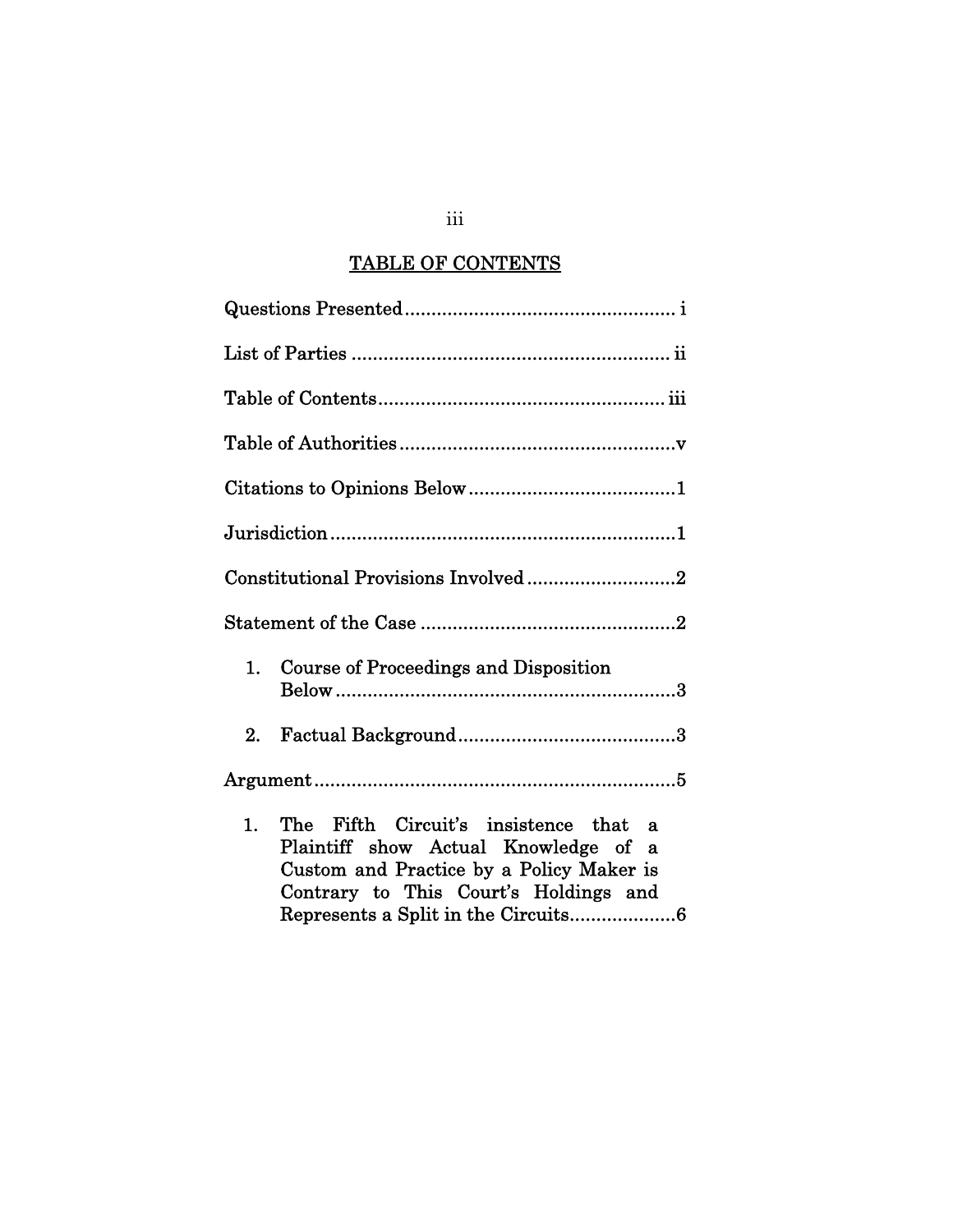|                   | 2. The Reasonable Inferences from the Video and<br>the Witnessing Officers' Honest Reactions<br>Would Convince a Reasonable Jury that<br>Jefferson County had a Custom and Practice                                           |  |
|-------------------|-------------------------------------------------------------------------------------------------------------------------------------------------------------------------------------------------------------------------------|--|
|                   | Reasons the Writ Should be Granted14                                                                                                                                                                                          |  |
|                   |                                                                                                                                                                                                                               |  |
| <b>APPENDIXES</b> |                                                                                                                                                                                                                               |  |
|                   | Appendix $A$ – Judgement (Opinion of the U.S.<br>Court of Appeals for the Fifth Circuit)App1-1                                                                                                                                |  |
|                   | Appendix B – Memorandum and Order (Opinion<br>of the U.S. District Court for the Southern<br>District of Texas, denying Plaintiff's Motion<br>for Reconsideration of Jefferson County's<br>Motion for Summary Judgment)App2-1 |  |
|                   | Appendix C – Memorandum and Order (Opinion<br>of the U.S. District Court for the Southern<br>District of Texas, granting Jefferson County's<br>Motion for Summary Judgment)App3-1                                             |  |
|                   | Appendix D – United States Constitution, 14th                                                                                                                                                                                 |  |
|                   |                                                                                                                                                                                                                               |  |

iv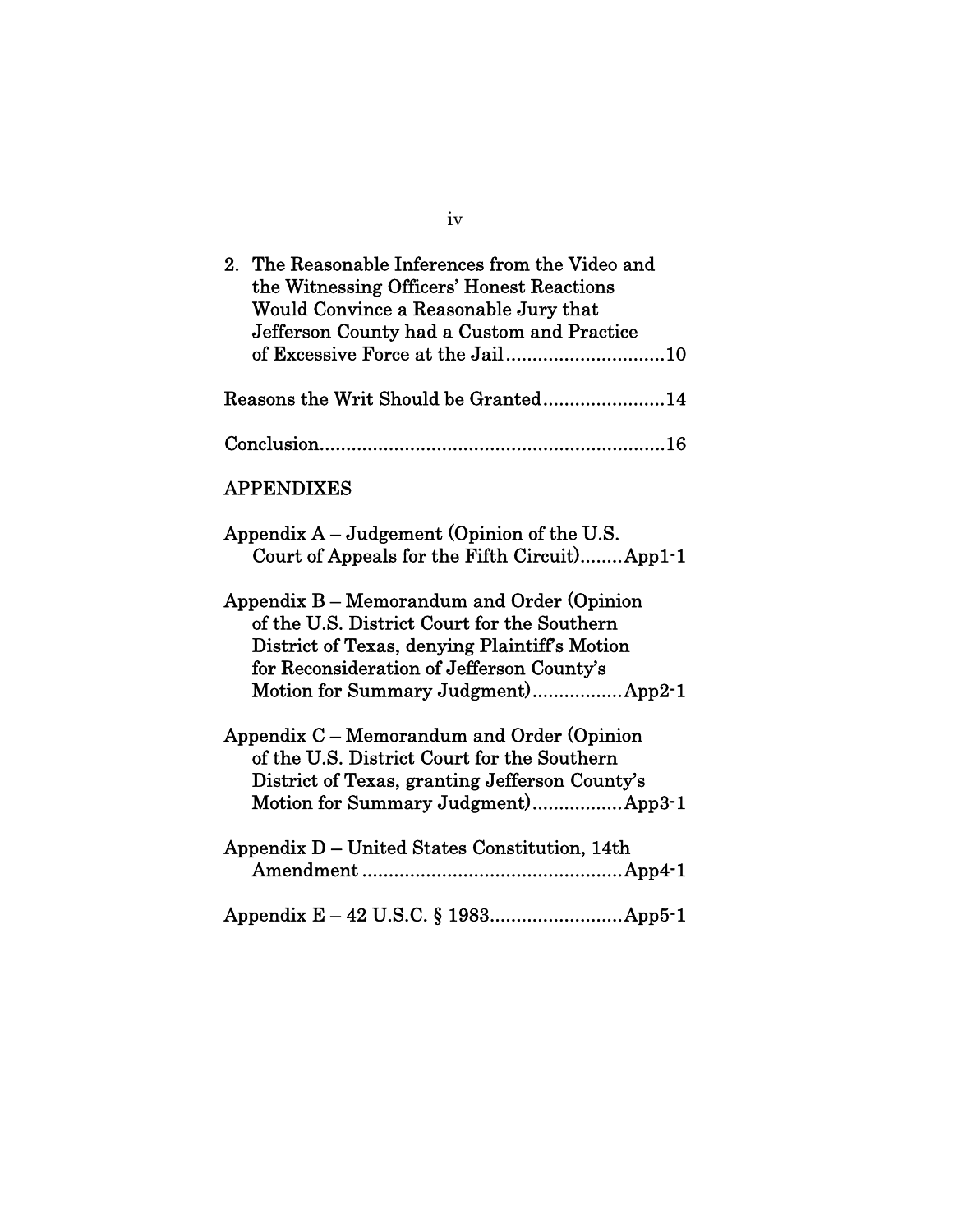# TABLE OF AUTHORITIES

# CASES

| City of St. Louis v. Praprotnik,                                       |
|------------------------------------------------------------------------|
| Krulik v. Board of Educ.,                                              |
| Marvin v. City of Taylor,                                              |
| Monell v. New York City Dep't of Soc. Servs.,                          |
| Pembaur v. Cincinnati,                                                 |
| Pineda v. City of Houston,                                             |
| Scott v. Harris,<br>550 U.S. 372, 127 S.Ct. 1769 (2007) ; 5, 6, 11, 14 |
| Sorlucco v. New York City Police Dept.,                                |

# **STATUTES**

42 U.S.C. § 1983 .................................................. 1, 2, 3

v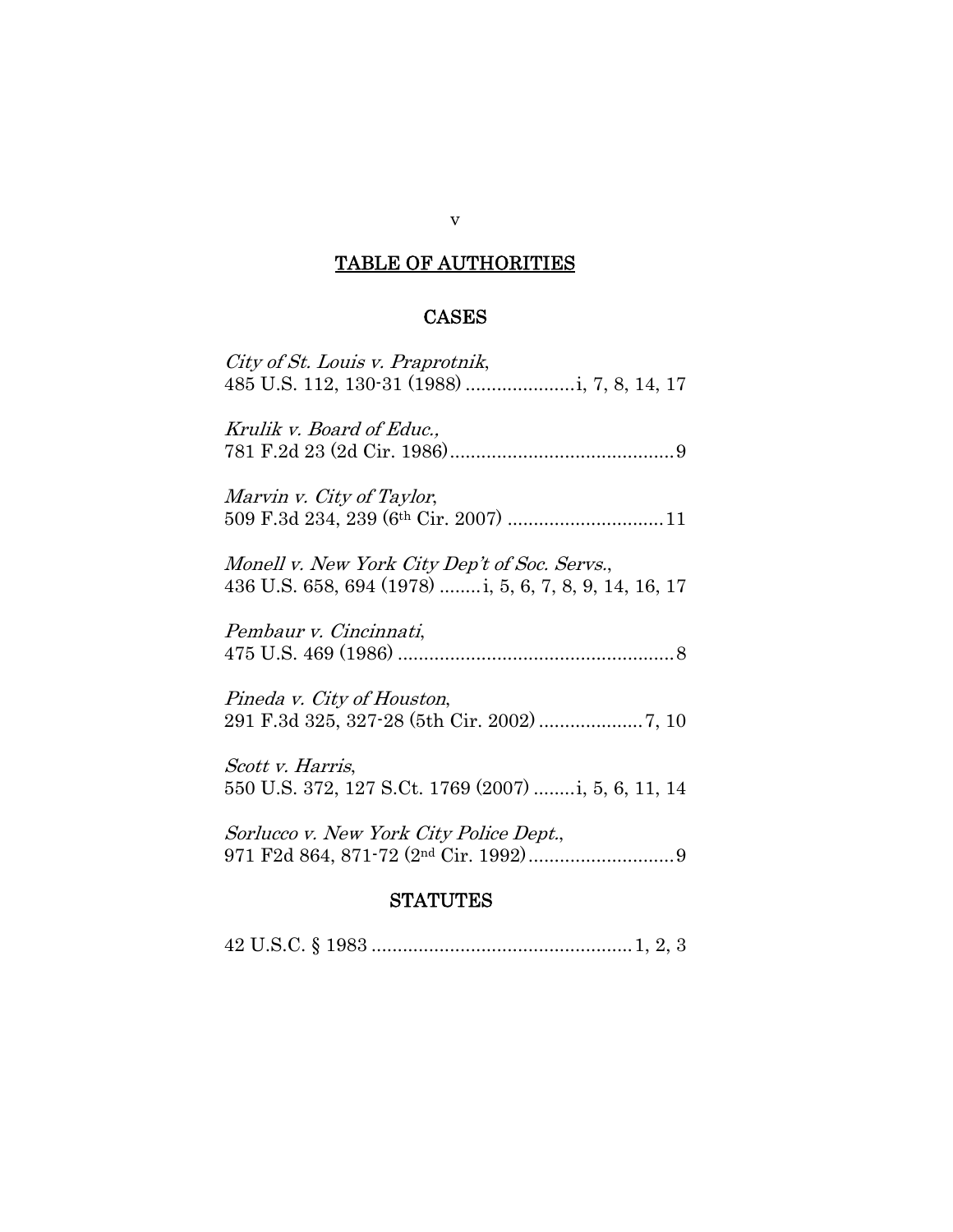# MISCELLANEOUS

U.S. Constitution 14th Amendment ........................ 1, 2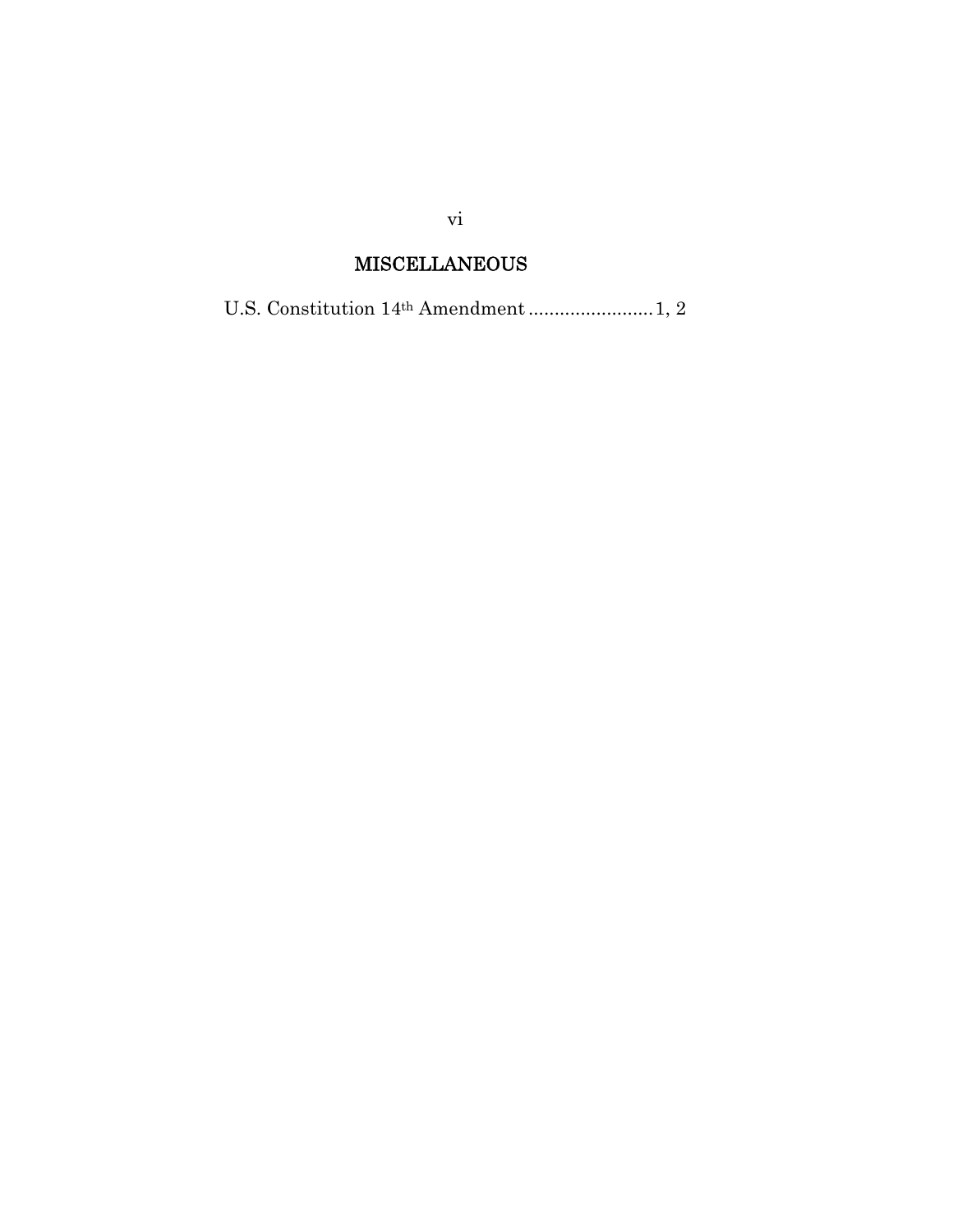#### PETITION FOR WRIT OF CERTIORARI

#### Citations to Opinions Below

 The opinion of the U.S. District Court for the Southern District of Texas, the Honorable Marcia Crone presiding, granting Jefferson County's Motion for Summary Judgment is included at App. C 1-43. The opinion of the U.S. District Court for the Southern District of Texas, the Honorable Marcia Crone presiding, denying Plaintiff's Motion for Reconsideration of Jefferson County's Motion for Summary Judgment is included at App. B 1-16. The Opinion of the U.S. Court of Appeals for the Fifth Circuit is unpublished and contained here at App. A 1-2.

#### Jurisdiction

 Federal jurisdiction arises from Mr. Roberts' claim that he was deprived of the rights secured by the U.S. Constitution 14th Amendment. Mr. Roberts brought suit pursuant to 42 U.S.C. § 1983 in the U.S. District Court for the Southern District of Texas. The Trial Court dismissed Mr. Roberts' case at summary judgment. The case proceeded to trial against the officers who committed the assaults and resulted in a verdict for the Plaintiff. The Fifth Circuit denied Petitioner Joseph Roberts' appeal of the Trial Court's ruling on Jefferson County's Motion for Summary Judgment on May 11, 2012. This petition is timely filed within ninety days of the Fifth Circuit's denial of Mr. Roberts' appeal. The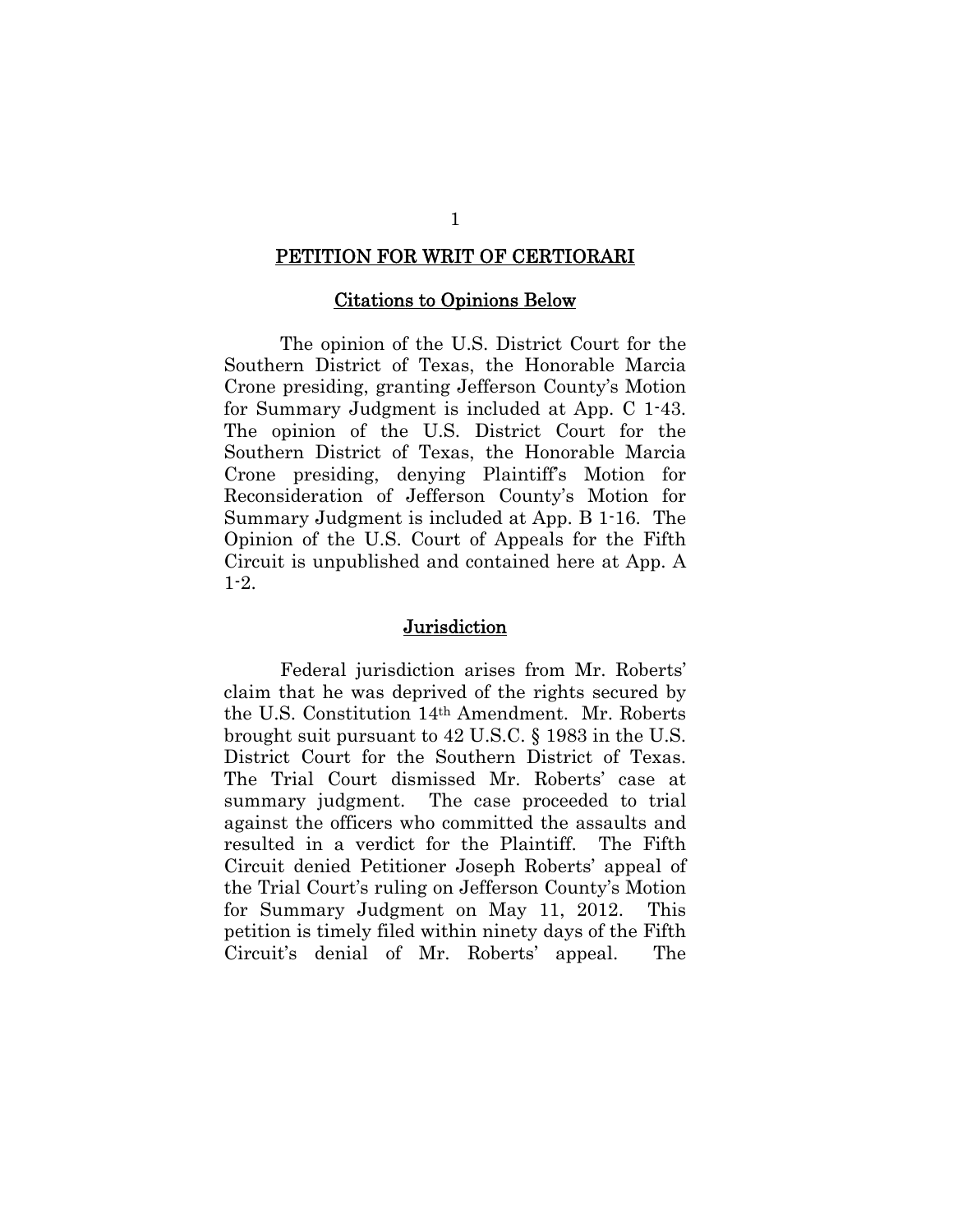jurisdiction of this Court is invoked pursuant to 28 U.S.C. § 1254(1).

#### Constitutional Provisions Involved

United States Constitution, 14th Amendment (full text at App. D)

> 42 U.S.C. § 1983 (full text at App. E)

#### Statement of the Case

This is a 42 U.S.C. §1983 action brought by Joseph Christopher Roberts for assaults to which he was subjected pursuant to the pervasive practices of Jefferson County on April 5 and 6, 2007. Mr. Roberts was a pretrial detainee taken to the Jefferson County Jail ("the Jail") on outstanding traffic warrants. He was assaulted twice by two different officers, once while being booked in and once while being booked out. Both assaults were witnessed by close to a dozen officers and were captured on the Jail's closedcircuit video. None of the Jefferson County employees intervened or looked surprised by the assaults and the supervisor on duty celebrated the assaults by "high fiving" another officer immediately after witnessing the second assault. Two long-time officers familiar with the unwritten customs and practices at the Jail testified that assaults of the type committed on Joseph were commonplace and accepted practices. Their testimony is corroborated by the video of the assaults and the testimony of Mr.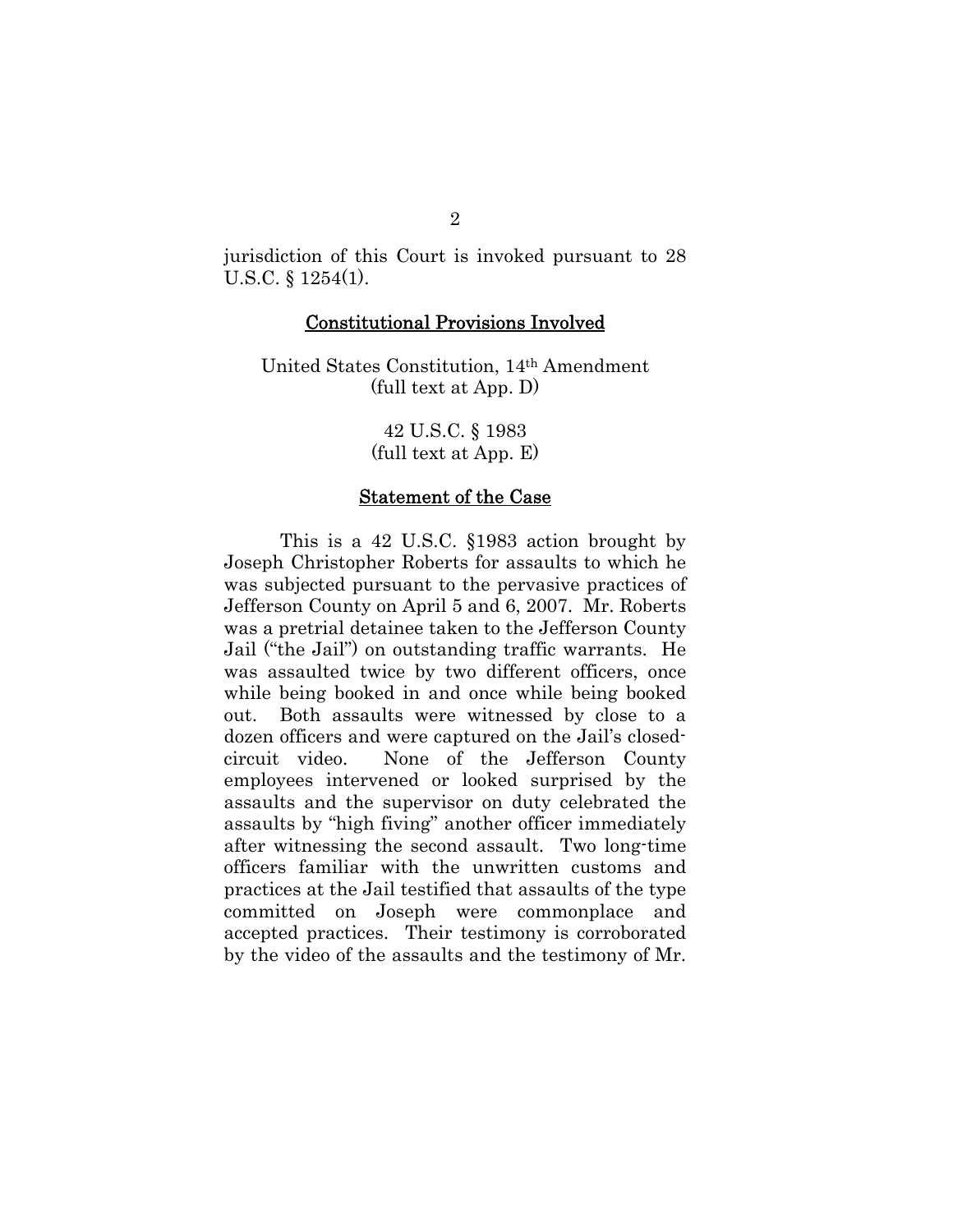Roberts' expert, Captain Maurice Cook, a peerless law enforcement expert.

#### 1. Course of Proceedings and Disposition Below

Mr. Roberts sued Jefferson County and the two jailers who assaulted him pursuant to 42 U.S.C. §1983 for his damages caused by the assaults. After conducting discovery, Jefferson County moved for summary judgment. Plaintiff responded to the Motion and attached exhibits supporting his arguments. The Hon. Marcia Crone determined that Plaintiff's claims against Jefferson County failed as a matter of law. App.  $C \ 1 - 43$ . After trial on the merits against the remaining Defendants, Plaintiff moved for reconsideration of the Court's Order granting summary judgment in favor of Jefferson County. The Hon. Marcia Crone denied Plaintiff's Motion to Reconsider, which was based on manifest injustice and newly discovered evidence. App. B 1- 16. Roberts timely appealed. After oral argument, the Fifth Circuit denied Mr. Roberts' appeal on May 11, 2012. App. A 1-2.

## 2. Factual Background

On April 5th, 2007, Joseph Christopher Roberts ("Mr. Roberts" or "Plaintiff") was taken to the Jefferson County Correctional Facility ("Jail") because he had outstanding traffic warrants. A short time after arriving at the Jail, Mr. Roberts was "booked-in" by Cole, a corrections officer at the Jail. Cole searched Mr. Roberts. Then Cole pushed Mr. Roberts. Cole then punched Mr. Roberts repeatedly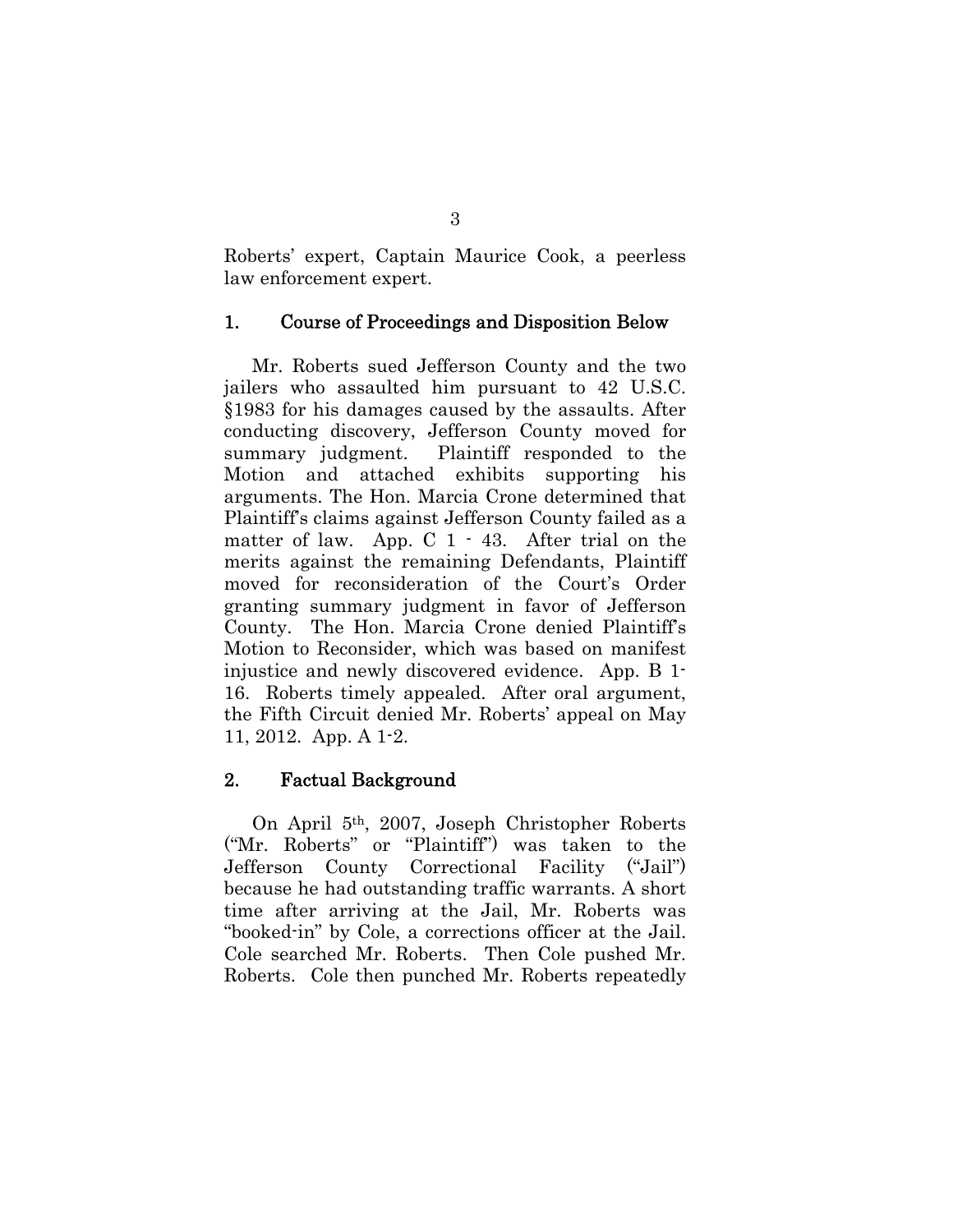in the face, splitting his lip, and slammed his head off the booking counter. This assault was witnessed by no-less-than six corrections officers. None of the officers looked at all surprised by the assault; in fact, the assault was so routine that hardly a head turned, no one came to Mr. Roberts' aid, and the assault was unremarkable enough that officers did not even stop the phone conversations they were having.

Mr. Roberts, then bleeding profusely from the lip, was placed in a holding cell and seen by a nurse. The County decided to release Mr. Roberts on a personal recognizance bond and treat him at the local hospital. As Mr. Roberts was being booked out, he spit blood that had filled his mouth onto the discharge papers. Mr. Roberts was handcuffed at the time. Vickery, another officer, grabbed Mr. Roberts and threw him into a wall. Vickery then took the bloody discharge papers and smeared them on Mr. Roberts' head. Sgt. Doyle then "high-fived" another officer, apparently pleased with the way things had transpired. No less than seven officers were within a couple of feet of this altercation, and none took action or looked surprised; in fact, they were all laughing at Mr. Roberts as he slumped dazed against the wall. Both Cole and Vickery finished their shifts without reprimand. Cole worked four full shifts following the incident without reprimand. Jefferson County did nothing until Mr. Roberts' father complained about his son's beating, and it became clear that the assaults had been captured on the Jail's closed circuit camera.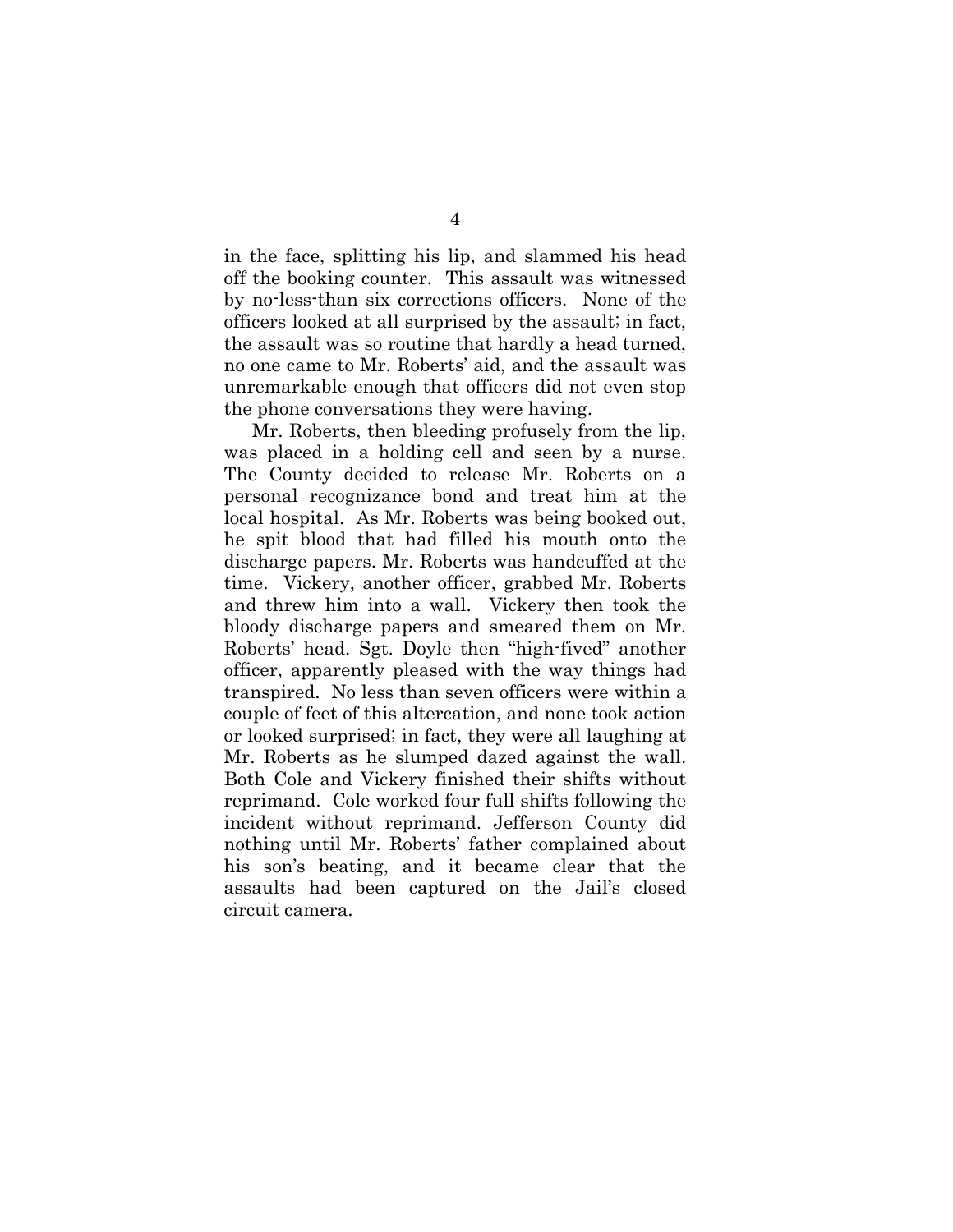#### **Argument**

The video of the two assaults, and more importantly the witnessing officers' reactions to the assaults, makes this case exceptional. In Scott v. Harris, this Court held that incontrovertible evidence, such as a relevant videotape whose accuracy is unchallenged, should be highly credited by the Court even when contradicted by testimonial evidence to the contrary. Scott v. Harris, 550 U.S. 372 (2007). Although videos have traditionally been used by law enforcement to contradict a Plaintiff's version of events in §1983 cases, video evidence that supports a Plaintiff's claims should be even more powerful because of the high burden a municipality should be required to overcome to prevail on summary judgment.

In order to prove a custom and practice of excessive force in the Fifth Circuit, the Plaintiff must show that many incidents of excessive force went unpunished prior to the Plaintiff's incident – basically requiring Plaintiff to prove events that were not reported. This standard effectively renders municipal liability a fiction in the Fifth Circuit. Moreover, this standard is contrary to the rulings of this Court in Monell v. New York City Dep't of Soc. Servs., and illustrates a growing chasm between the Circuits regarding how to apply Monell when a Plaintiff attempts to prove constructive knowledge by a policy maker of a pattern of unconstitutional behavior by his or her subordinates. Monell, 436 U.S. 469. If the dictates of *Scott* and *Monell* are followed, then a jury should have the opportunity to view the video of the assaults on Mr. Roberts and draw the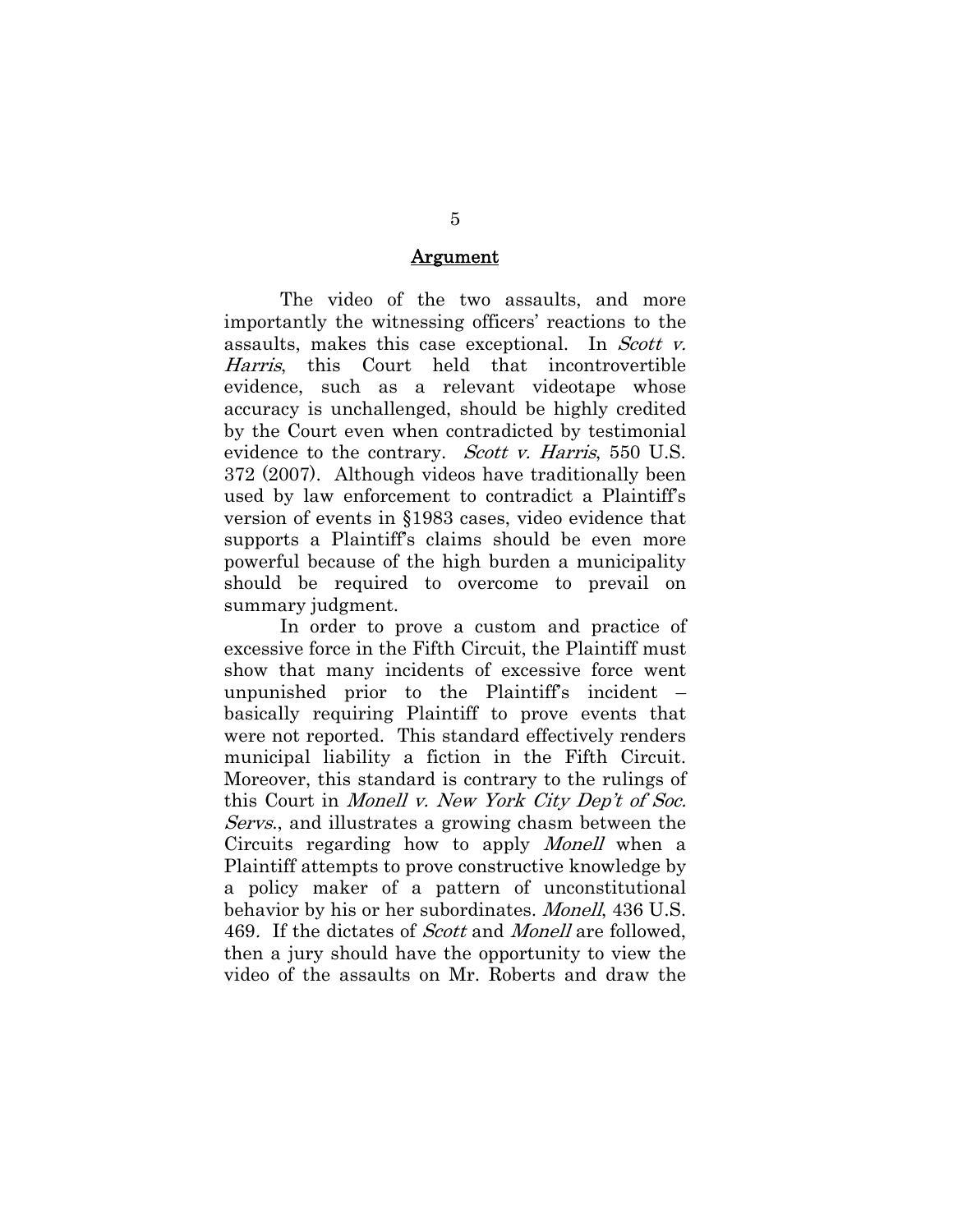reasonable inferences afforded by the honest reactions of the witnessing corrections officer to determine if excessive force is "so widespread and pervasive as to have the force of law." This case provides the perfect platform for this Court to guide the Circuits on how to apply *Monell* and *Scott* so there is uniform application of Federal law.

Mr. Roberts presented evidence from four sources that clearly indicate the existence of widespread, unconstitutional customs and practices. The video of the assaults on Mr. Roberts is by far the most compelling and probative. In addition, two Defendants with extensive personal knowledge of the day-to-day customs at the Jail testified to the widespread, unconstitutional practices. Finally, Mr. Roberts' expert reviewed the case and evidence thoroughly and determined that the assaults were a result of unconstitutional customs in Jefferson County that the Sheriff knew of, or in the proper exercise of his duties, should have known of.

1. The Fifth Circuit's insistence that a Plaintiff show Actual Knowledge of a Custom and Practice by a Policy Maker is Contrary to This Court's Holdings and Represents a Split in the Circuits

The requirements that a Plaintiff must meet to maintain a § 1983 action against a municipality on grounds of municipal "custom" or "practice" are stringent and rightly so. Those requirements can be summarized as follows: 1) there is, in fact, a "custom" or "practice" that amounts to a "policy," where, though not officially adopted, practices are so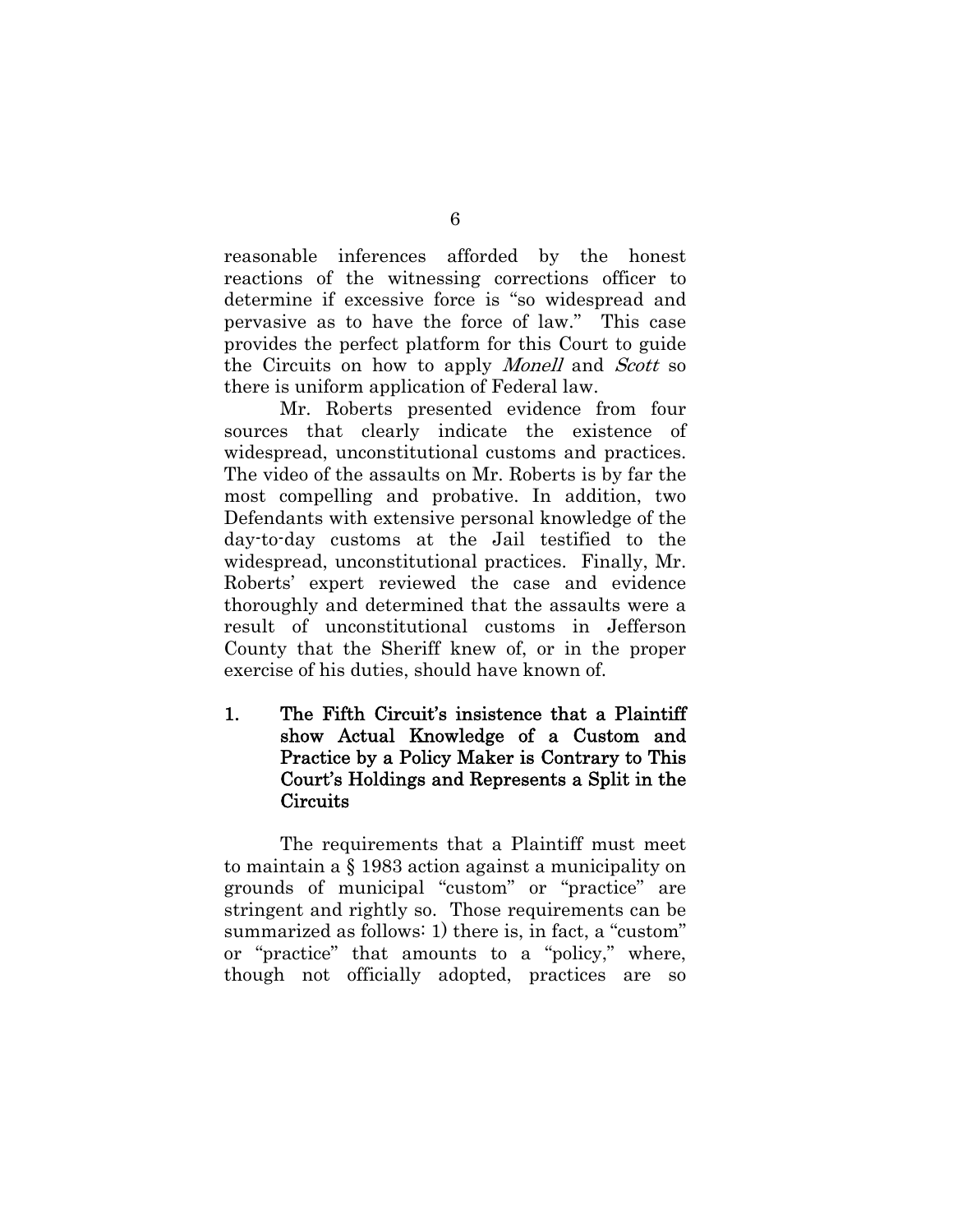persistent and widespread that, although not authorized, they have the effect of "policy"; 2) the custom or practice must be attributable to the municipality, meaning that its use is so common that a policymaker can be said to have actual or constructive knowledge of it; 3) despite that knowledge (actual or imputed), the policymaker failed to correct the unconstitutional custom or practice to an extent that the requisite degree of culpability -- "deliberate indifference" to an individual's constitutional rights -- can be established; and 4) the custom or practice was the "moving force" behind the unconstitutional violation, establishing the element of causation. See Monell v. New York City Dep't of Soc. Servs., 436 U.S. 658, 694 (1978); City of St. Louis v. Praprotnik, 485 U.S. 112, 130-31 (1988).

The issue causing a split among the Circuits is what type of proof is necessary to show a widespread custom and practice and whether a Plaintiff must show actual knowledge by a policy maker despite the pervasive nature of the actual custom being practiced. The Fifth Circuit has taken the stance that the only allowable evidence is historical. If a Plaintiff cannot show a long, unbroken history of unpunished unconstitutional acts, the Fifth Circuit refuses to impute constructive knowledge on a municipality. See Pineda v. City of Houston, 291 F.3d 325, 327-28 (5th Cir. 2002) (holding that Plaintiff failed to show actual knowledge by a policy maker of a widespread custom and practice of performing warrantless searches).

This Court held that if an unconstitutional custom and practice is widespread and pervasive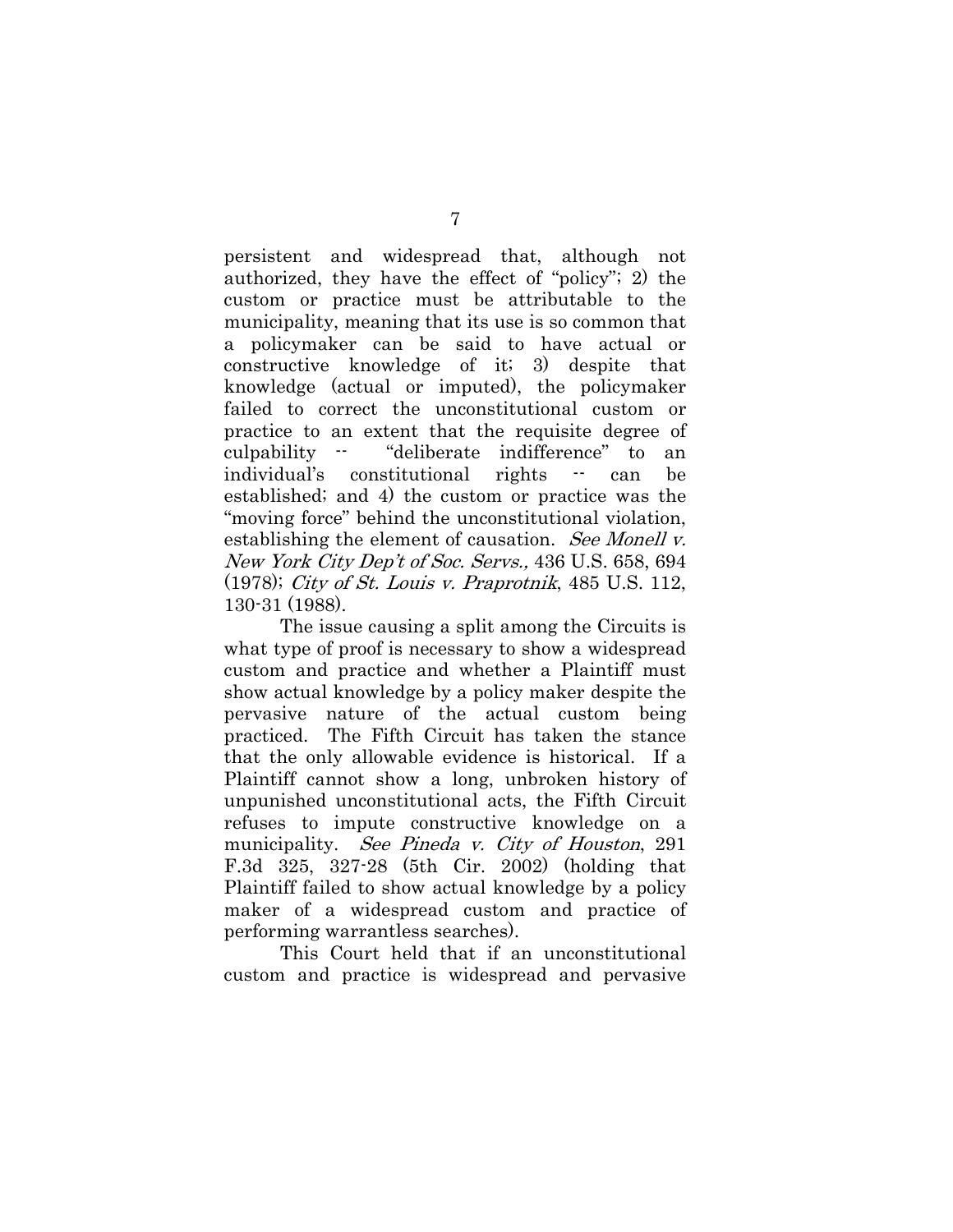then constructive knowledge should be imputed on a policy maker and that actual approval of the practice by a policy maker is not required. *Praprotnik*, 485 U.S. at 130-31. The holding of this Court prohibits a policy maker from remaining willfully ignorant of his subordinates unconstitutional acts when it is shown that the policy maker should have been aware of the custom through the proper exercise of his duties. *Id.*; Pembaur v. Cincinnati, 475 U.S. 469 (1986).

In Mr. Roberts' case, the trial court clearly sought to impose a requirement that the Plaintiff show actual knowledge by the policy maker at the summary judgment stage. In its Memorandum Opinion, the trial court acknowledged that the reactions of the witnessing officers on the video arguably creates a reasonable inference sufficient to create a fact issue regarding the pervasiveness of the practice to use excessive force against pretrial detainees, but nevertheless concluded that Plaintiff's claim failed because he "adduced no evidence that Sheriff Woods had actual or constructive knowledge of the purported custom." App. C at 26. This position demonstrates the growing dissention between the Circuits regarding the application of this Court's holdings in *Praprotnik* and *Monell*.

The Court of Appeals for the Second Circuit dealt with the same issue but came to an opposite conclusion from the Fifth Circuit. That Court held that a plaintiff could prove constructive knowledge with far less evidence than was presented in Mr. Roberts' case. The Court held:

> First, while the district court's statement is not completely clear on this point, its language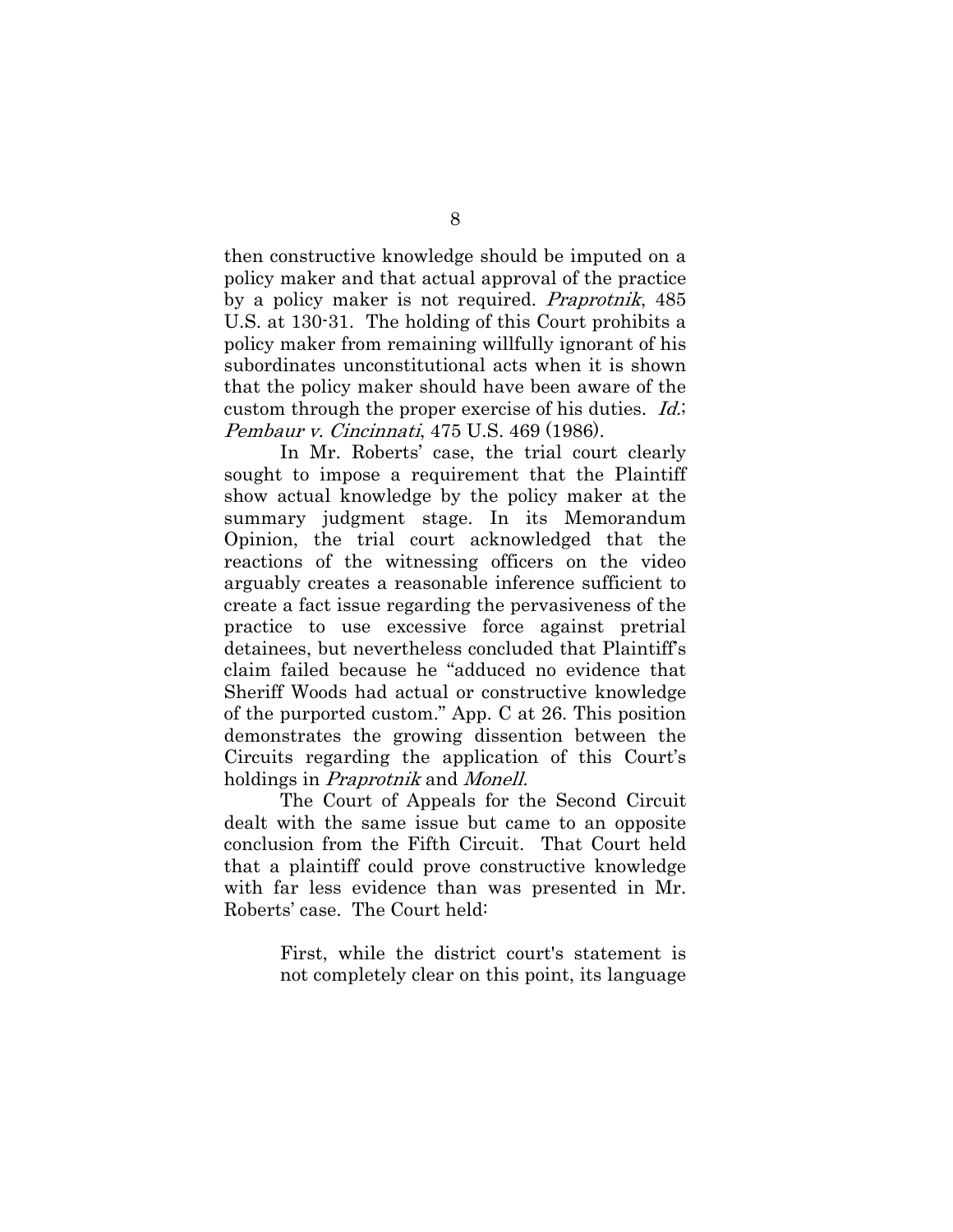suggests that the court required Sorlucco to demonstrate that the Commissioner, himself, was actively engaged in a pattern and practice of discrimination. To the extent that the district court employed such a standard, we reject it. While discrimination by the Commissioner might be sufficient, it was not necessary. As stated previously, a § 1983 plaintiff may establish a municipality's liability by demonstrating that the actions of subordinate officers are sufficiently widespread to constitute the constructive acquiescence of senior policymakers. Praprotnik, 485 U.S. at 130, 108 S.Ct. at 927; Krulik, 781 F.2d at 23. Thus, Sorlucco did not have to prove that the Commissioner actively participated in the general discriminatory practice of his department.

#### Sorlucco v. New York City Police Dept., 971 F2d 864, 871-72 (2nd Cir. 1992).

 The Fifth Circuit's requirement that a Plaintiff prove that a policy maker actual knows of a widespread, unconstitutional custom and practice is contrary to the holdings of this Court and effectively precludes municipal liability based on custom and practice in the Fifth Circuit.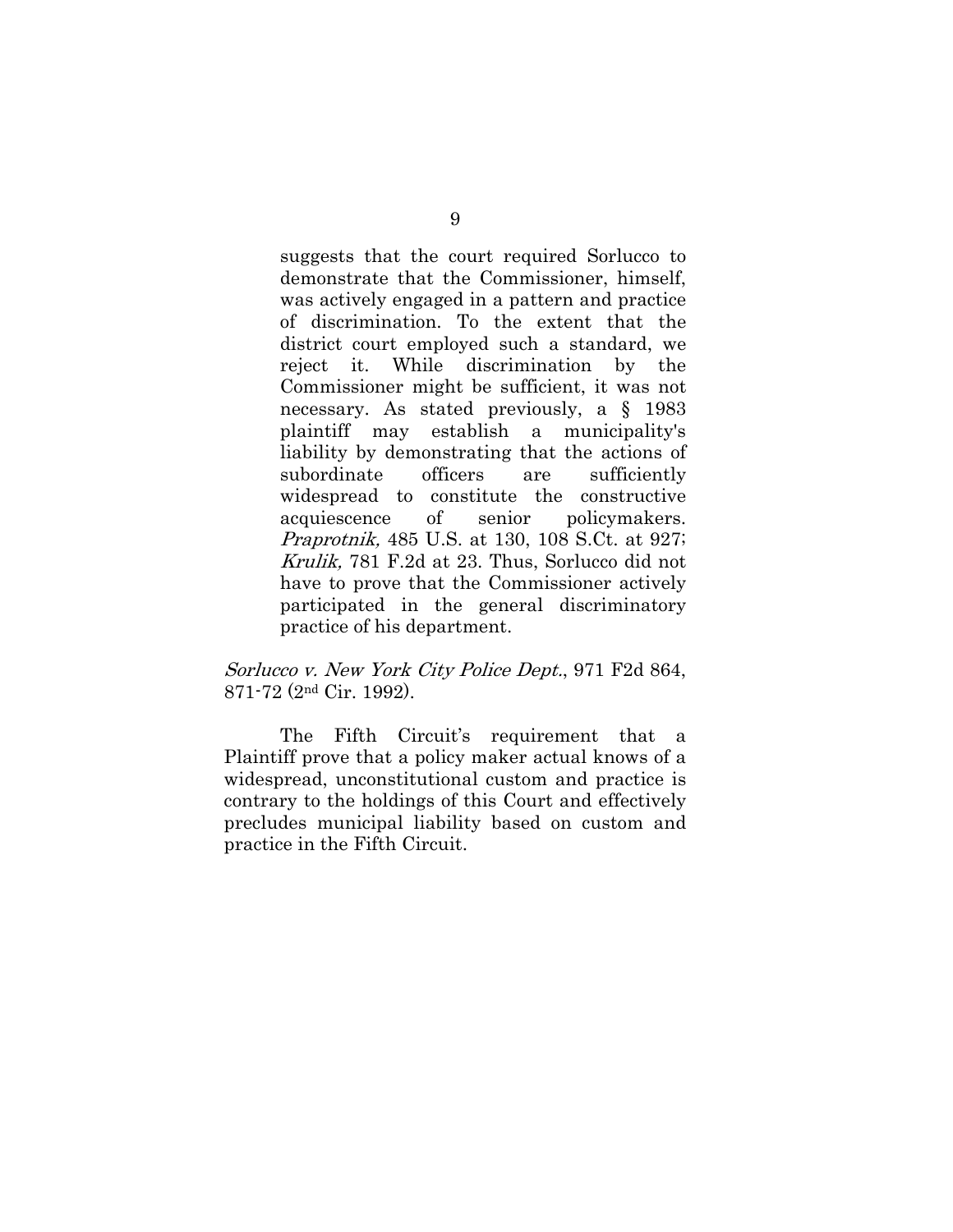## 2. The Reasonable Inferences from the Video and the Witnessing Officers' Honest Reactions Would Convince a Reasonable Jury that Jefferson County had a Custom and Practice of Excessive Force at the Jail

The other departure by the Fifth Circuit from the holdings of this Court and of the other Circuits is what type of evidence is permitted to show a widespread custom and practice. The Fifth Circuit applies its own standard of proof and requires a showing of a long practice of unpunished unconstitutional behavior – basically requiring a Plaintiff to prove not only his own constitutional deprivation but also that of a significant number of identically situated people. See App. A at 25-26; Pineda, 291 F.3d 325, 327-28 (5th Cir. 2002). Requiring a Plaintiff to prove a multitude of unreported and unpunished violations effectively precludes municipal liability. A Plaintiff cannot prove the existence of unreported events. Mr. Roberts believes that this Court did not intend to limit the type of proof necessary to show a custom and practice to this impossible standard.

This Court did not limit the type of evidence a Plaintiff can bring forward to show that there is at least a fact issue regarding how pervasive a custom is. In this case, the Plaintiff presented (in addition to lay and expert testimony) a video of the assaults that demonstrates an endemic acquiescence to excessive force at the Jefferson County Jail.

The video of the incident is the most probative and trustworthy evidence regarding the existence of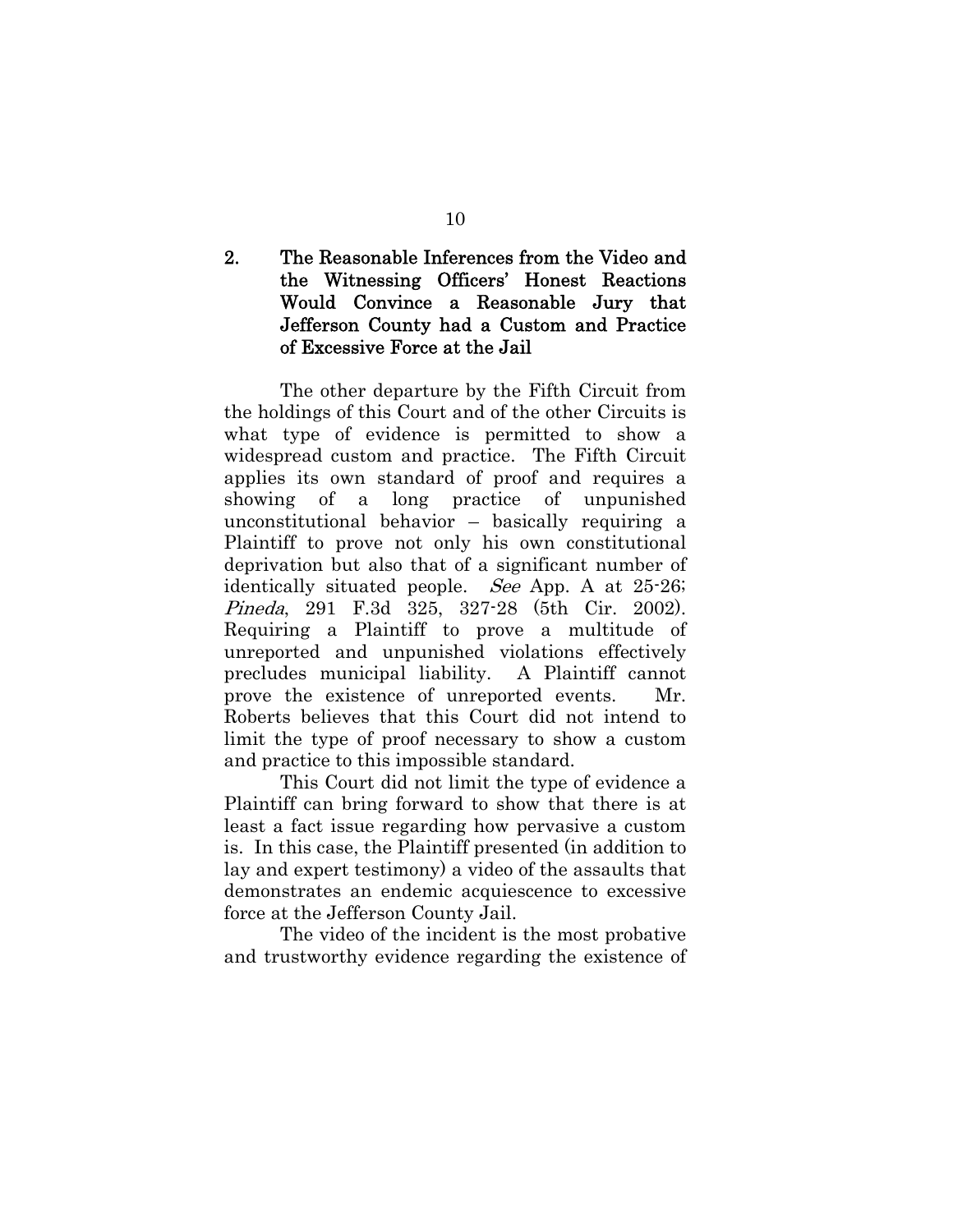a custom and practice of using excessive force at the Jail. Courts increasingly rely on video evidence because it is objective and trustworthy. Although videos have traditionally been used by law enforcement to contradict a Plaintiff's version of events in §1983 cases, video evidence that supports a Plaintiff's claims is even more powerful because of the high burden the County must overcome to prevail on summary judgment. In Scott v. Harris, this Court held that incontrovertible evidence, such as a relevant video tape whose accuracy is unchallenged, should be highly credited by the Court even when contradicted by testimonial evidence to the contrary. *Scott v. Harris*, 550 U.S. 372.

Since *Scott v. Harris*, Courts increasingly rely on video evidence and the inferences that may be deduced from a video. Even though credibility is not to be judged on a motion for summary judgment, Courts look to the video of events and, "when opposing parties tell two different stories, one of which is blatantly contradicted by the record…a court should adopt that version for the purpose of ruling on a motion for summary judgment." Marvin v. City of Taylor, 509 F.3d 234, 239 (6th Cir. 2007). In *Marvin v. Taylor*, the Court granted summary judgment for the officers despite Marvin's testimony. Here the situation and standard are reversed – the Sheriff's testimony that a custom and practice of excessive force does not exist is contradicted by the video.

Viewed as a whole, the video gives the impression that the assaults on Mr. Roberts were commonplace, accepted and even encouraged. Some specific evidence of this includes: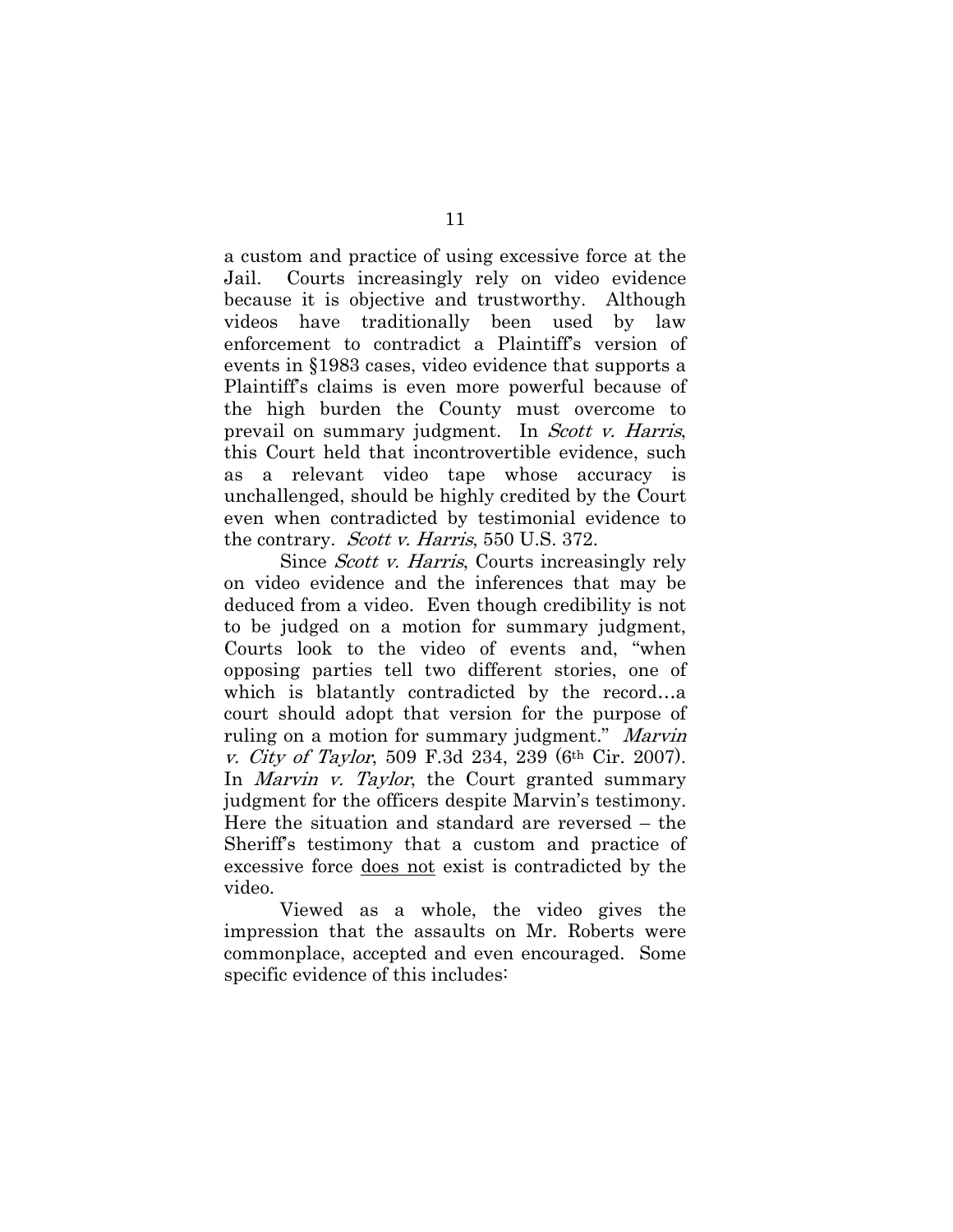- The two assaults on the Plaintiff were not isolated incidences. First Officer Cole punched Mr. Roberts three times in the face and slammed his head on the booking counter. Over an hour later, Mr. Roberts was assaulted and humiliated again by a different officer. When two different officers commit two completely separate assaults on video in the span of an hour or two, there is something wrong with the Jail and the way its officers were trained and supervised.
- Not a single officer looked the least bit surprised during either assault. In fact, several officers do not even terminate the cell phone calls they were on during the assaults. A reasonable jury could infer, based merely on the reaction of the witnessing officers, that excessive force was a widespread and pervasive practice at the Jefferson County Jail.
- Not one of more than a dozen officers who watched the assaults intervened during either of the two assaults on Plaintiff, although required by law to do so. This fact is clear from the video of the assaults against the Plaintiff.
- The Jail supervisor celebrated the second assault with another Jefferson County officer. Again, clearly visible on the video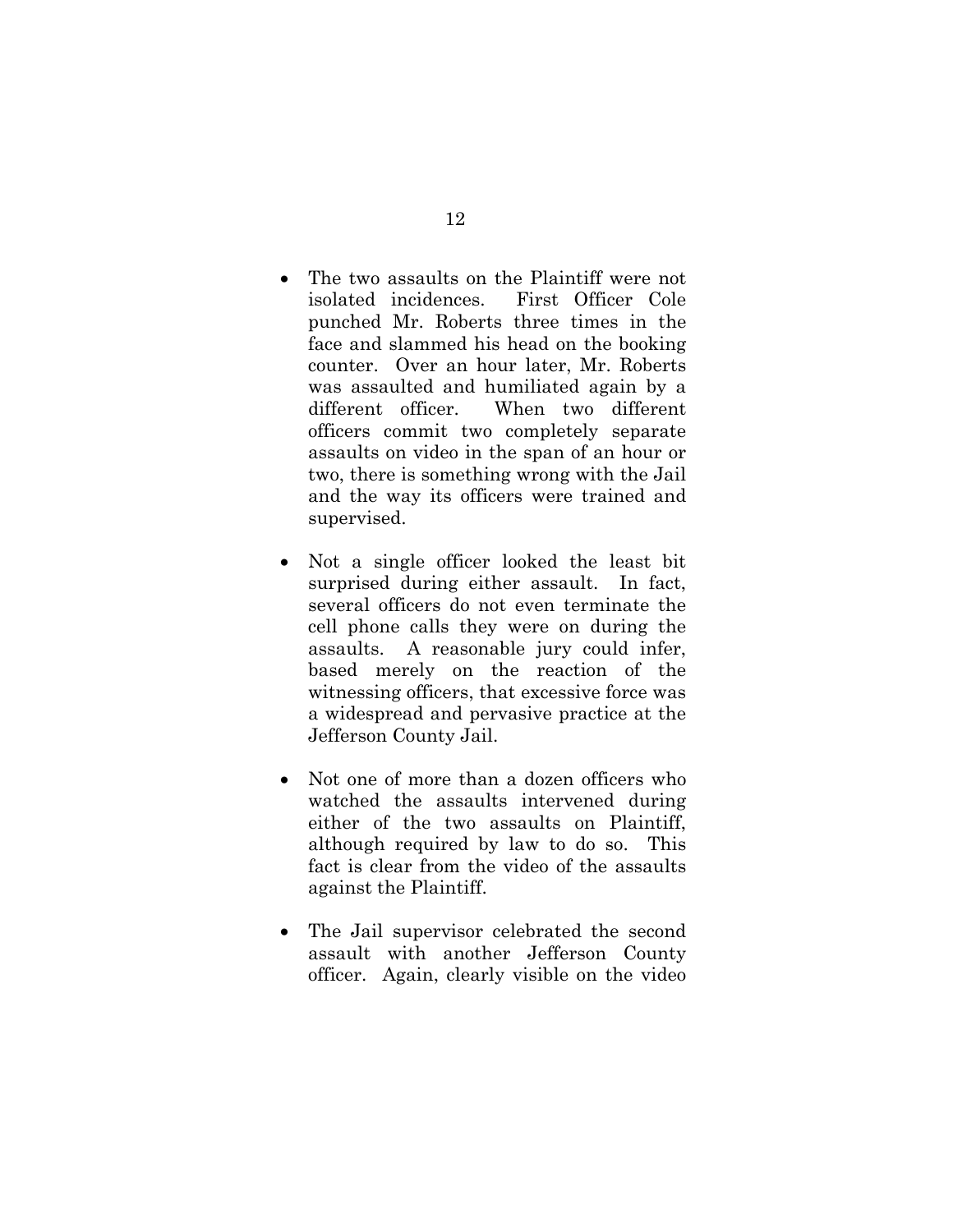of the assaults, Officer Doyle and Officer Burke high-five each other after Vickery rubbed Plaintiff's blood into his hair. They were standing amongst a group of officers that are laughing about the incident. None of these officers were reprimanded.

• None of the more than a dozen witnessing officers authored a use of force report. Use of force reports were required by the written rules of Jefferson County anytime force is used against a detainee. This is further evidence from which a jury could infer that assaults of the type depicted on the video are so commonplace as to impute knowledge on the County.

When a reasonable jury could draw inferences from the video that contradict the Sheriff's testimony, the issue should go to the jury. The accuracy of the video is unquestioned and the citizens of Jefferson County were denied the opportunity to draw reasonable inferences regarding the way the Jail is actually run and, more importantly, denied the opportunity to correct an endemic problem with law enforcement in their community.

Honest reactions to an event are the truest indications of how commonplace the event is. For example, if cattle were walking the streets of Washington D.C., the reactions of the populace would be the most trustworthy evidence that cattle in the streets are not commonplace in our Nation's Capital. If, however, the same scene unfolded in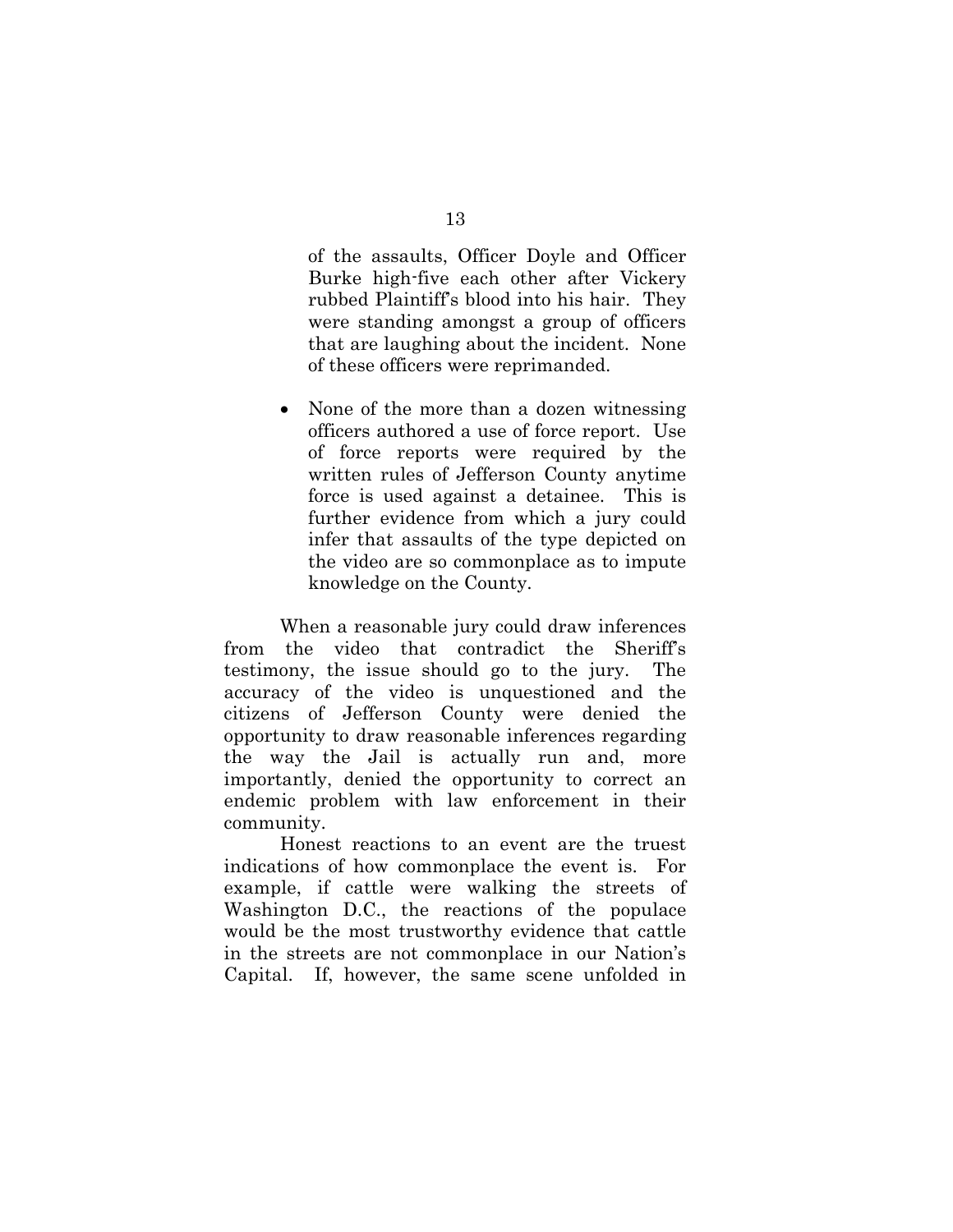New Dehli, the reactions of the populace would be the clearest indicator that cattle in the streets are commonplace and accepted in New Dehli. Mr. Roberts presented the most trustworthy evidence possible – a video of the assaults. A reasonable jury could reasonably conclude that the reactions of the officers that witnessed and even celebrated the assaults on Mr. Roberts demonstrate the pervasiveness that this Court in Monell allows us to impute knowledge on a policy maker.

This Court never sought to limit the types of evidence that can be used to show a widespread custom and practice of unconstitutional violations. If it did, the various Circuits have misinterpreted the Court's holdings such that the same set of facts will garner disparate results depending on where they occur. It is important that Federal law be uniformly applied across the circuits, and it is especially important that the citizens of one state have the same constitutional rights as those in other states.

#### Reasons the Writ Should be Granted

 There are two reasons this Court should grant Mr. Roberts' writ. First, this case presents an opportunity for the Court to mend a growing split between the Circuits regarding the application of Monell, Praprotnik, and Scott. Federal law should be uniformly applied across the Circuits, and this is especially true when dealing with the Constitutional Rights of our citizens. Taking the dictates of Praprotnik and Scott at face value, a Plaintiff should be able to survive summary judgment if a video shows a dozen officers reacting as if two separate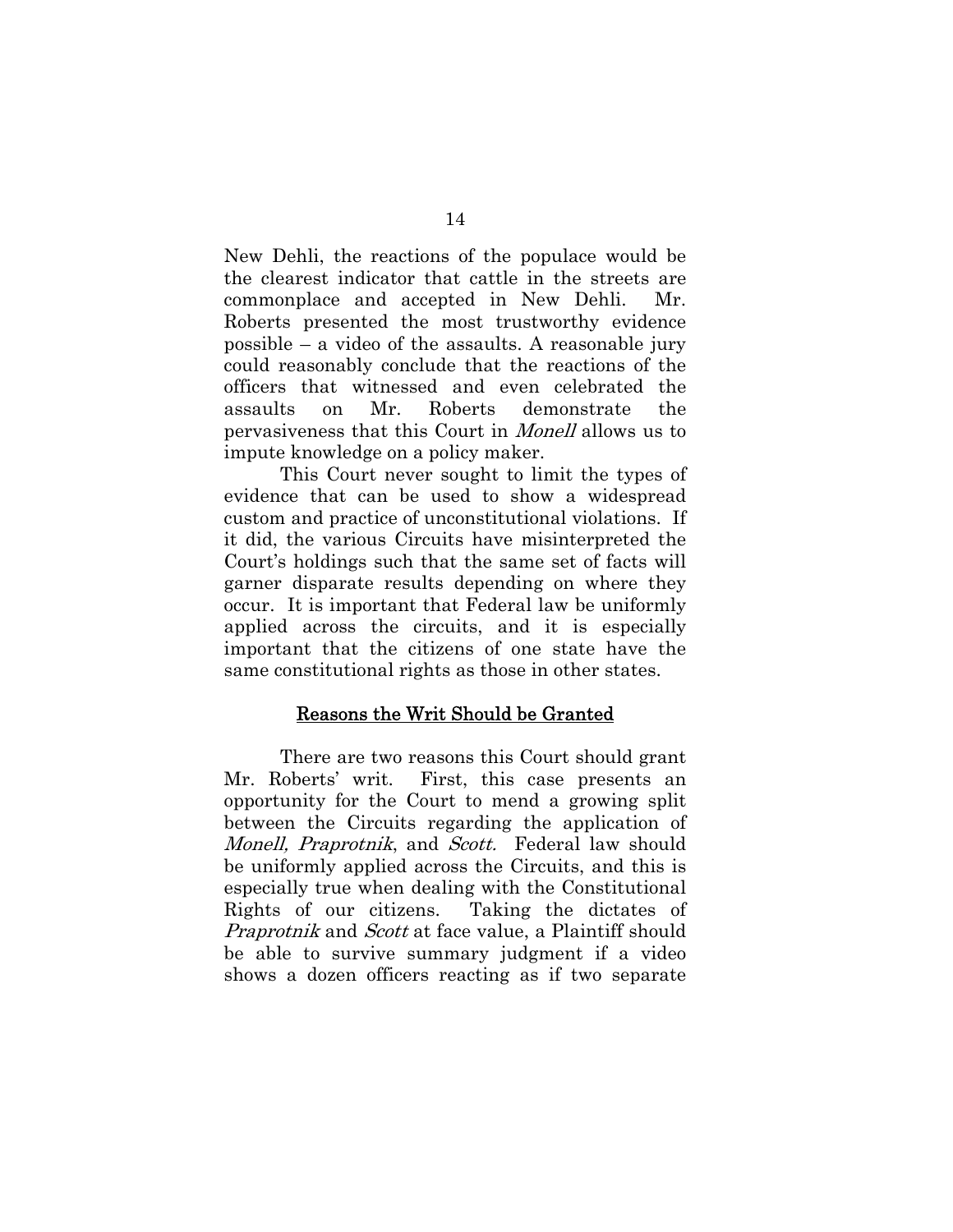assaults are commonplace and accepted. If Mr. Roberts' case had occurred in Los Angeles, California instead of Beaumont, Texas, Mr. Roberts would have been able to present his case to a jury. In the only other reported case of this type, the City of Los Angeles admitted liability to Rodney King, but in Texas the same case does not reach a Jury. The first reason Mr. Roberts' writ should be granted is so that all citizens of the United States, regardless of what state they live in, possess the same constitutional protections.

 The second reason this writ should be granted is to correct the injustice visited on Mr. Roberts by the Trial Court and the Fifth Circuit. Even if this Court does not agree that there exists a departure by the Fifth Circuit from its holdings generally, Mr. Roberts still deserves the opportunity to present his case to a Jury. Mr. Roberts elicited testimony from two long-time employees of the Jefferson County Jail that people were routinely beaten without just cause. The unpunished prior incidents included a supervisor strapping a detainee to a backboard, gagging him and tasing him repeatedly as a form of torture. One officer witnessed a Lieutenant gag a mentally ill detainee and hit her repeatedly. Mr. Roberts' expert reviewed the Internal Affairs Division files from Jefferson County and determined that the Sherriff was willfully ignorant of the rampant constitutional violations routinely occurring on his watch. And there was also the video that showed a group of officers watching the second assault and then "high-fiving" each other as they mocked Mr. Roberts. Not only is their reaction probative, but the fact they were not reprimanded is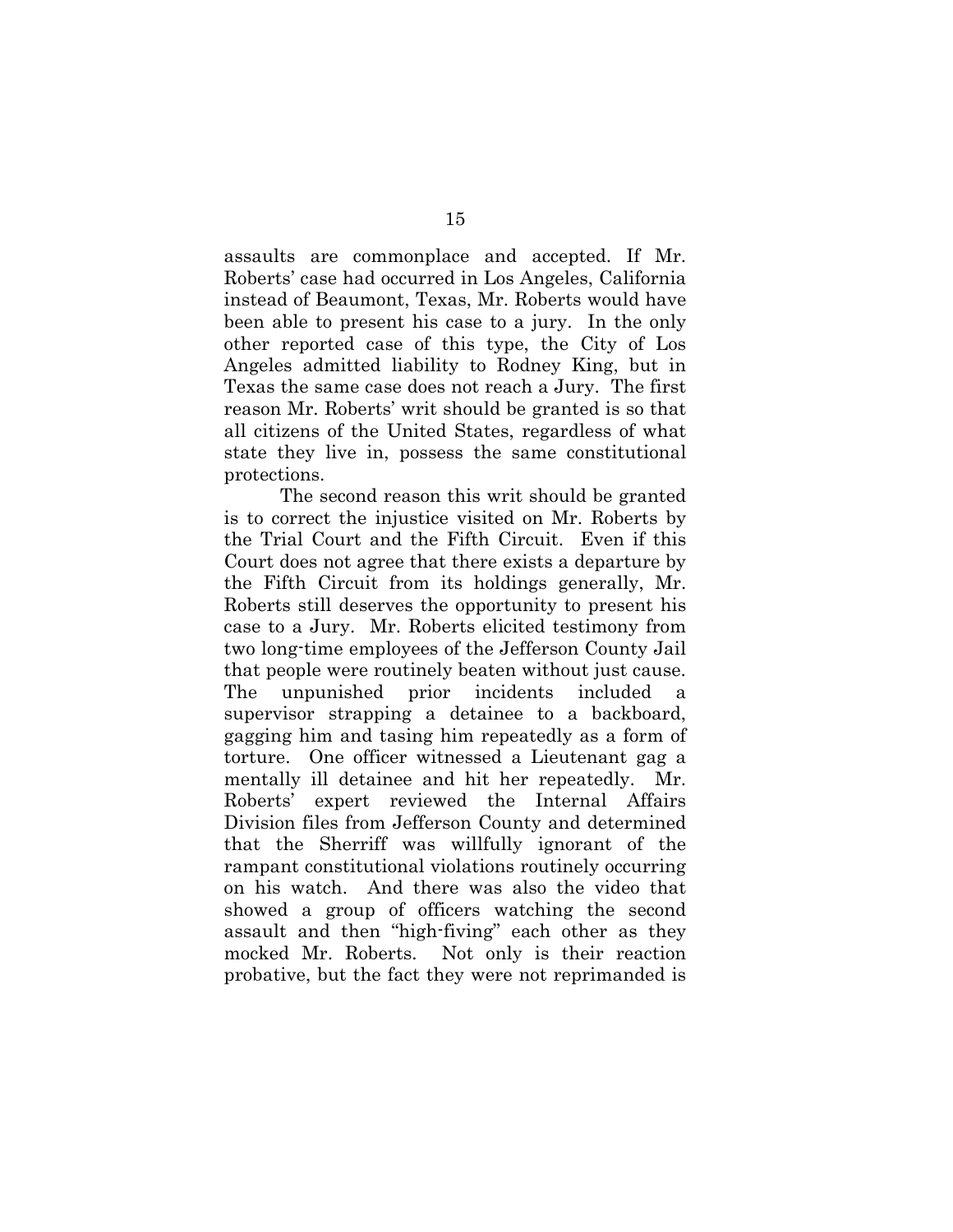almost conclusive of acquiescence to unconstitutional practices.

#### **Conclusion**

 Mr. Roberts, through his counsel, has argued and briefed these issues extensively and has attempted to keep this writ as concise as possible. Mr. Roberts responded to Jefferson County's Motion for Summary Judgment, sought a Motion for Reconsideration following the trial against the remaining Defendants, appealed the Ruling to the Fifth Circuit, and argued the case orally at the Fifth Circuit. There is ample briefing on Mr. Roberts' case specifically in the Record, so this Petition for Writ has focused primarily on why this case deserves consideration by this Honorable Court from a national perspective. This case presents an ideal opportunity to bridge a chasm that has resulted in disparate rulings on civil rights cases dealing with the imputation of constructive knowledge pursuant to Monell and its progeny. So while Mr. Roberts maintains that he specifically deserves a trial on the merits of his case, the purpose of this Writ is an attempt to effectuate uniform application of constitutional law in the United States.

 The direction the Fifth Circuit has taken regarding the proof required to show constructive knowledge in a §1983 has potentially disastrous implications and results. The holdings of the Fifth Circuit on excessive force cases have effectively instructed municipal policy makers that turning a blind eye to constitutional deprivations will insulate a municipality from liability. Jefferson County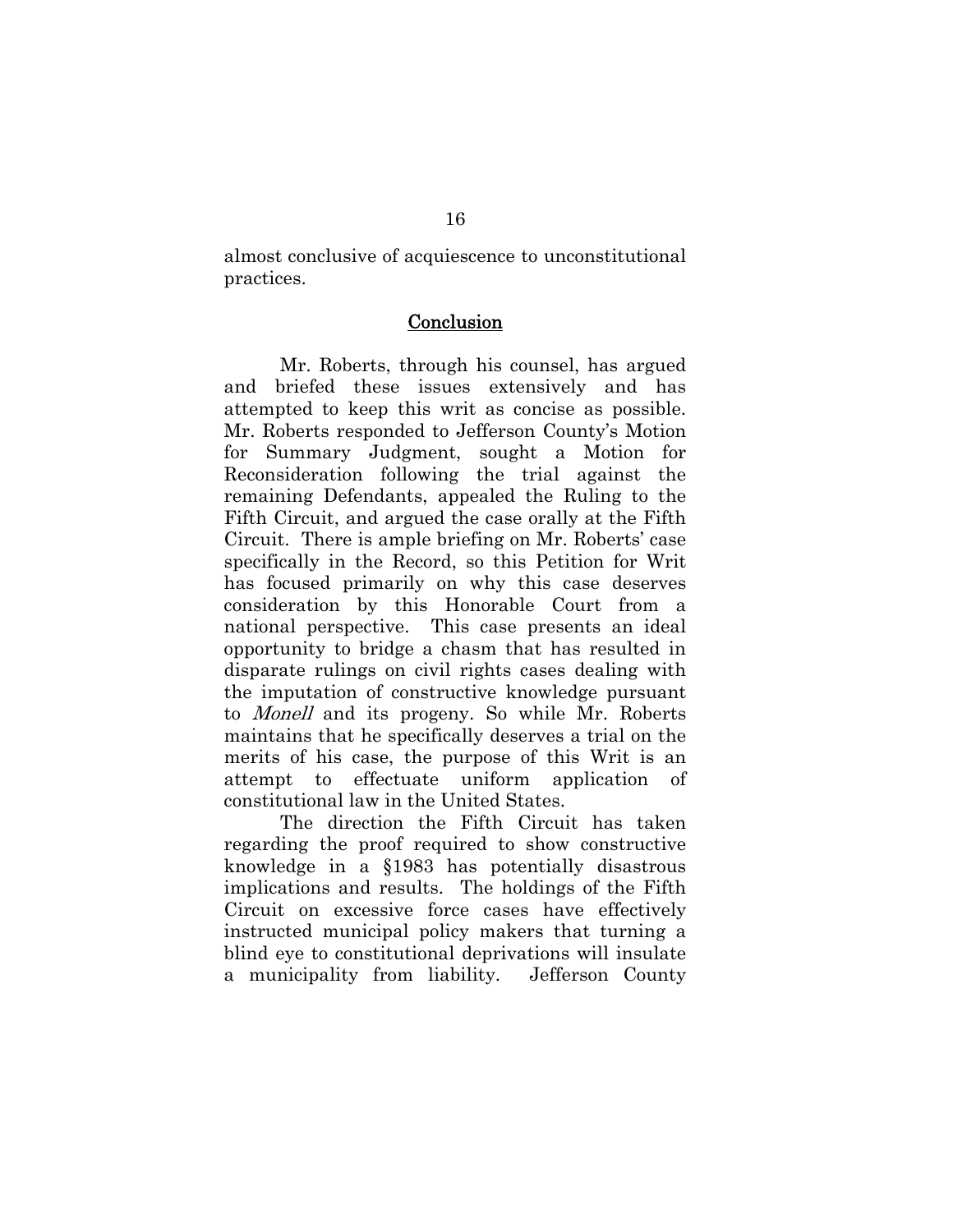provides a perfect opportunity to bring the Fifth Circuit in line with the other Circuits and to explain how *Monell* and *Praprotnik* should be applied. With the video, the testimony regarding prior horrendous assaults, the testimony of former officers and expert witness testimony regarding the widespread existence of a custom and practice of tacit approval of excessive force in Jefferson County, this case presents this Court an opportunity to clarify what evidence is permissible and what proof is required to infer constructive knowledge on a policy maker.

On a national level, regardless of where the Court determines the line to be, the Circuits are in desperate need of further guidance for the sake of judicial economy, uniformity in the application of constitutional law, and the very rights the Constitution of the United States seeks to protect. On a more local level, jails and police departments need to know that there are some limits on what they can do to a citizen. Currently they are torturing people with impunity in Jefferson County. With regard to Mr. Roberts specifically, he deserves his day in Court. He presented powerful evidence from multiple sources upon which a reasonable jury could find a rampant practice of excessive force in Jefferson County.

Petitioner therefore respectfully requests that this Petition for Writ be granted and welcomes the opportunity to present these issues to the Court in Oral Argument.